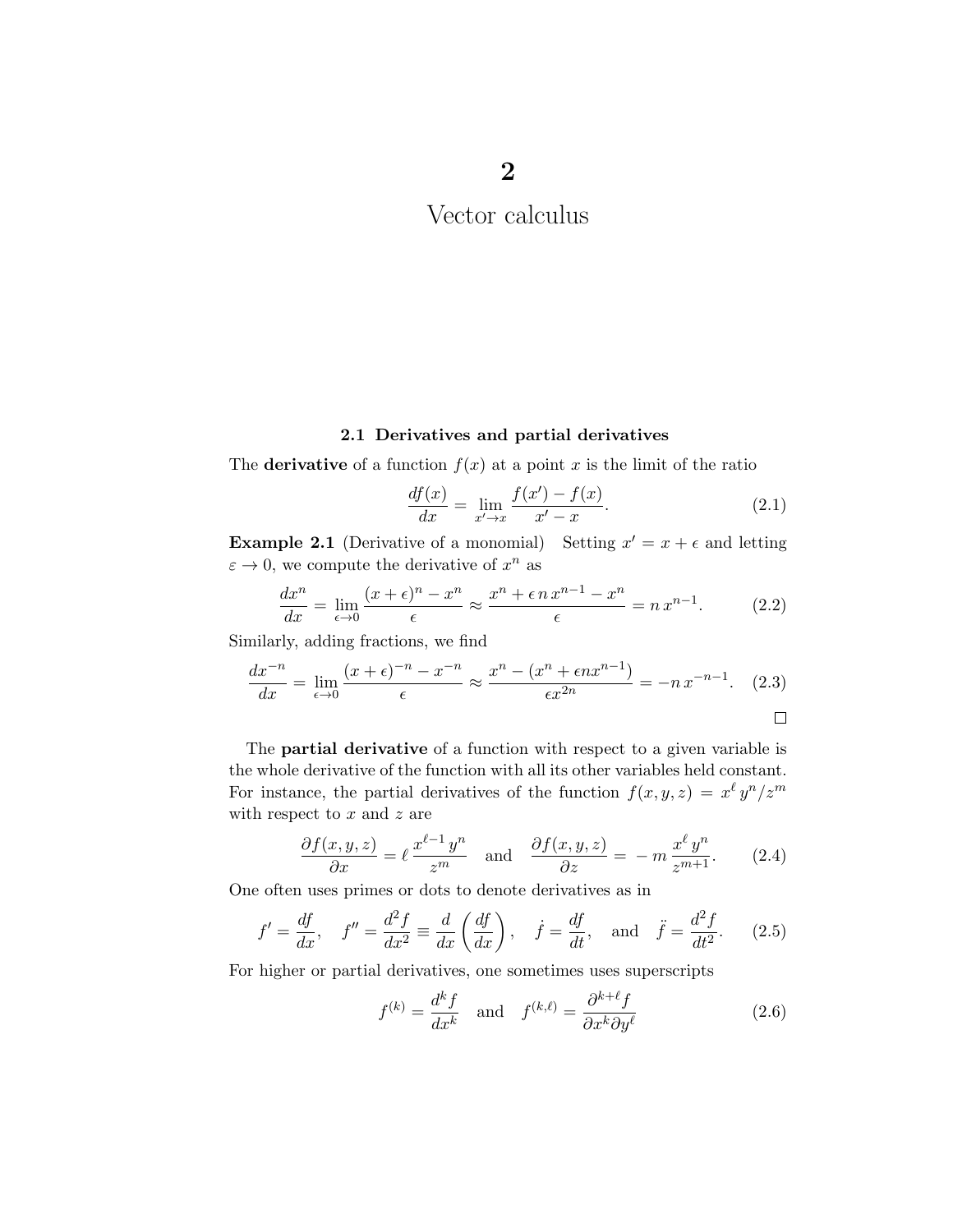*2.2 Gradient* 91

or subscripts, sometimes preceded by commas

$$
f_x = f_{,x} = \frac{\partial f}{\partial x} \quad \text{and} \quad f_{xyy} = f_{,xyy} = \frac{\partial^3 f}{\partial x \partial y^2}.
$$
 (2.7)

If variables  $x = x_1, \ldots, x_n$  are labeled by indexes, derivatives can be labeled by subscripted indexes, sometimes preceded by commas

$$
f_{,k} = \partial_k f = \frac{\partial f}{\partial x_k}
$$
 and  $f_{,k\ell} = \partial_k \partial_\ell f = \frac{\partial^2 f}{\partial x_k \partial x_\ell}$ . (2.8)

### 2.2 Gradient

The change  $dp$  in a point  $p$  due to changes  $du_1, du_2, du_3$  in its **orthogonal** coordinates  $u_1, u_2, u_3$  is a linear combination

$$
dp = \frac{\partial p}{\partial u_1} du_1 + \frac{\partial p}{\partial u_2} du_2 + \frac{\partial p}{\partial u_3} du_3
$$
 (2.9)

 $= e_1 du_1 + e_2 du_2 + e_3 du_3$ 

of vectors  $e_1, e_2, e_3$  that are orthogonal

$$
\boldsymbol{e}_i \cdot \boldsymbol{e}_k = h_i \, h_k \, \delta_{ik}.\tag{2.10}
$$

In terms of the orthonormal vectors  $\hat{\mathbf{e}}_j = \mathbf{e}_j h_j$ , the change  $d\mathbf{p}$  is

$$
dp = h_1 \,\hat{e}_1 \, du_1 + h_2 \,\hat{e}_2 \, du_2 + h_3 \,\hat{e}_3 \, du_3. \tag{2.11}
$$

The orthonormal vectors  $\hat{\mathbf{e}}_j$  have cyclic cross products

$$
\hat{\mathbf{e}}_i \times \hat{\mathbf{e}}_j = \sum_{k=1}^3 \epsilon_{ijk} \,\hat{\mathbf{e}}_k \tag{2.12}
$$

in which  $\epsilon_{ijk}$  is the antisymmetric Levi-Civita symbol (1.196) with  $\epsilon_{123} = 1$ .

In rectangular coordinates, the change *dp* in a physical point *p* due to changes  $dx$ ,  $dy$ , and  $dz$  in its coordinates is  $d\mathbf{p} = \hat{\mathbf{x}} dx + \hat{\mathbf{y}} dy + \hat{\mathbf{z}} dz$ , and the scale factors are all unity  $h_x = h_y = h_z = 1$ . In cylindrical coordinates, the change  $dp$  in a point  $p$  due to changes  $d\rho$ ,  $d\phi$ , and  $dz$  in its coordinates is  $d\mathbf{p} = \hat{\mathbf{\rho}} d\rho + \rho \hat{\mathbf{\phi}} d\phi + \hat{\mathbf{z}} dz$ , and the scale factors are  $h_{\rho} = 1$ ,  $h_{\phi} = \rho$ , and  $h_{z} = 1$ 1. In spherical coordinates, the change is  $d\mathbf{p} = \hat{\mathbf{r}} dr + r \hat{\mathbf{\theta}} d\theta + r \sin \theta \hat{\mathbf{\phi}} d\phi$ , and the scale factors are  $h_r = 1$ ,  $h_\theta = r$ , and  $h_\phi = r \sin \theta$ . In these orthogonal coordinates, the change in a point is

$$
\mathbf{d}p = \begin{cases} \hat{\mathbf{x}} \, dx + \hat{\mathbf{y}} \, dy + \hat{\mathbf{z}} \, dz \\ \hat{\rho} \, d\rho + \rho \, \hat{\phi} \, d\phi + \hat{\mathbf{z}} \, dz \\ \hat{\mathbf{r}} \, dr + r \, \hat{\boldsymbol{\theta}} \, d\theta + r \, \sin \theta \, \hat{\phi} \, d\phi \end{cases} \tag{2.13}
$$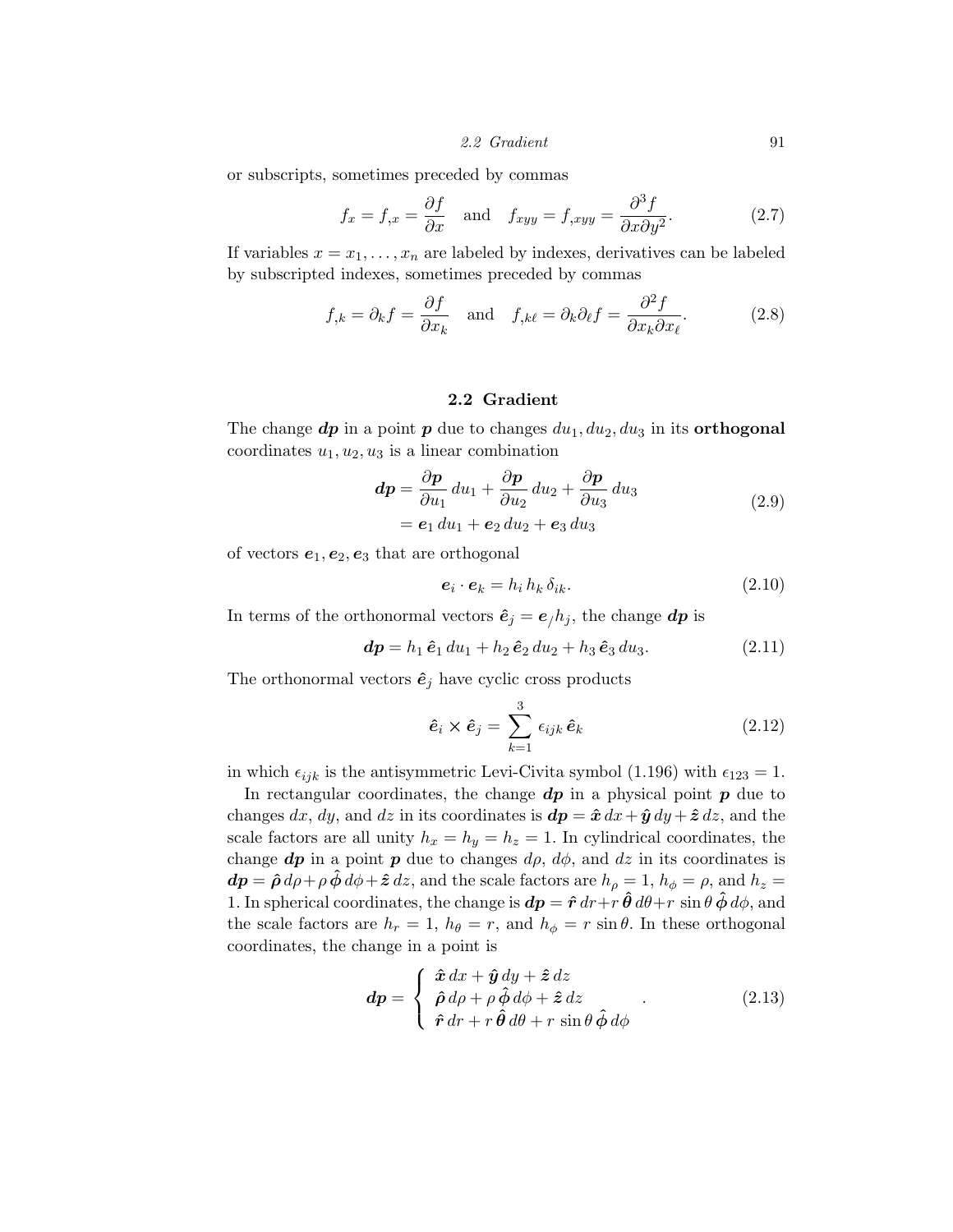The **gradient**  $\nabla f$  of a scalar function f is defined so that its dot product  $\nabla f \cdot dp$  with the change  $dp$  in the point  $p$  is the change *df* in  $f$ 

$$
\nabla f \cdot d\mathbf{p} = (\nabla f_1 \hat{e}_1 + \nabla f_2 \hat{e}_2 + \nabla f_3 \hat{e}_3) \cdot (\hat{e}_1 h_1 du_1 + \hat{e}_2 h_2 du_2 + \hat{e}_3 h_3 du_3)
$$
  
=  $\nabla f_1 h_1 du_1 + \nabla f_2 h_2 du_2 + \nabla f_3 h_3 du_3$   
=  $df = \frac{\partial f}{\partial u_1} du_1 + \frac{\partial f}{\partial u_2} du_2 + \frac{\partial f}{\partial u_3} du_3.$  (2.14)

Thus the gradient in orthogonal coordinates is

$$
\nabla f = \frac{\hat{\mathbf{e}}_1}{h_1} \frac{\partial f}{\partial u_1} + \frac{\hat{\mathbf{e}}_2}{h_2} \frac{\partial f}{\partial u_2} + \frac{\hat{\mathbf{e}}_3}{h_3} \frac{\partial f}{\partial u_3},\tag{2.15}
$$

and in rectangular, cylindrical, and spherical coordinates it is

$$
\nabla f = \begin{cases}\n\hat{\boldsymbol{x}} \frac{\partial f}{\partial x} + \hat{\boldsymbol{y}} \frac{\partial f}{\partial y} + \hat{\boldsymbol{z}} \frac{\partial f}{\partial z} \\
\hat{\rho} \frac{\partial f}{\partial \rho} + \frac{\hat{\phi}}{\rho} \frac{\partial f}{\partial \phi} + \hat{\boldsymbol{z}} \frac{\partial f}{\partial z} \\
\hat{\boldsymbol{r}} \frac{\partial f}{\partial r} + \frac{\hat{\theta}}{r} \frac{\partial f}{\partial \theta} + \frac{\hat{\phi}}{r \sin \theta} \frac{\partial f}{\partial \phi}\n\end{cases}
$$
\n(2.16)

In particular the gradient of 1*/r* is

$$
\nabla \left( \frac{1}{r} \right) = -\frac{\hat{r}}{r^2} \quad \text{and} \quad \nabla \left( \frac{1}{|\mathbf{r} - \mathbf{r}'|} \right) = -\frac{\mathbf{r} - \mathbf{r}'}{|\mathbf{r} - \mathbf{r}'|^3}.
$$
 (2.17)

In both of these formulas, the differentiation is with respect to  $r$ , not  $r'$ .

### 2.3 Divergence

The **divergence** of a vector  $v$  in an infinitesimal cube  $C$  is defined as the integral *S* of *v* over the surface of the cube divided by its volume  $V =$  $h_1h_2h_3 du_1 du_2 du_3$ . The surface integral *S* is the sum of the integrals of  $v_1$ ,  $v_2$ , and  $v_3$  over the cube's three forward faces  $v_1h_2du_2h_3du_3+v_2h_1du_1h_3du_3+$  $v_3h_1du_1h_2du_2$  minus the sum of the integrals of  $v_1$ ,  $v_2$ , and  $v_3$  over the cube's three opposite faces. The surface integral is then

$$
S = \left[\frac{\partial(v_1 h_2 h_3)}{\partial u_1} + \frac{\partial(v_2 h_1 h_3)}{\partial u_2} + \frac{\partial(v_3 h_1 h_2)}{\partial u_3}\right] du_1 du_2 du_3.
$$
 (2.18)

So the divergence  $\nabla \cdot \mathbf{v}$  is the ratio *S/V* 

$$
\nabla \cdot \mathbf{v} = \frac{S}{V} = \frac{1}{h_1 h_2 h_3} \left[ \frac{\partial (v_1 h_2 h_3)}{\partial u_1} + \frac{\partial (v_2 h_1 h_3)}{\partial u_2} + \frac{\partial (v_3 h_1 h_2)}{\partial u_3} \right].
$$
 (2.19)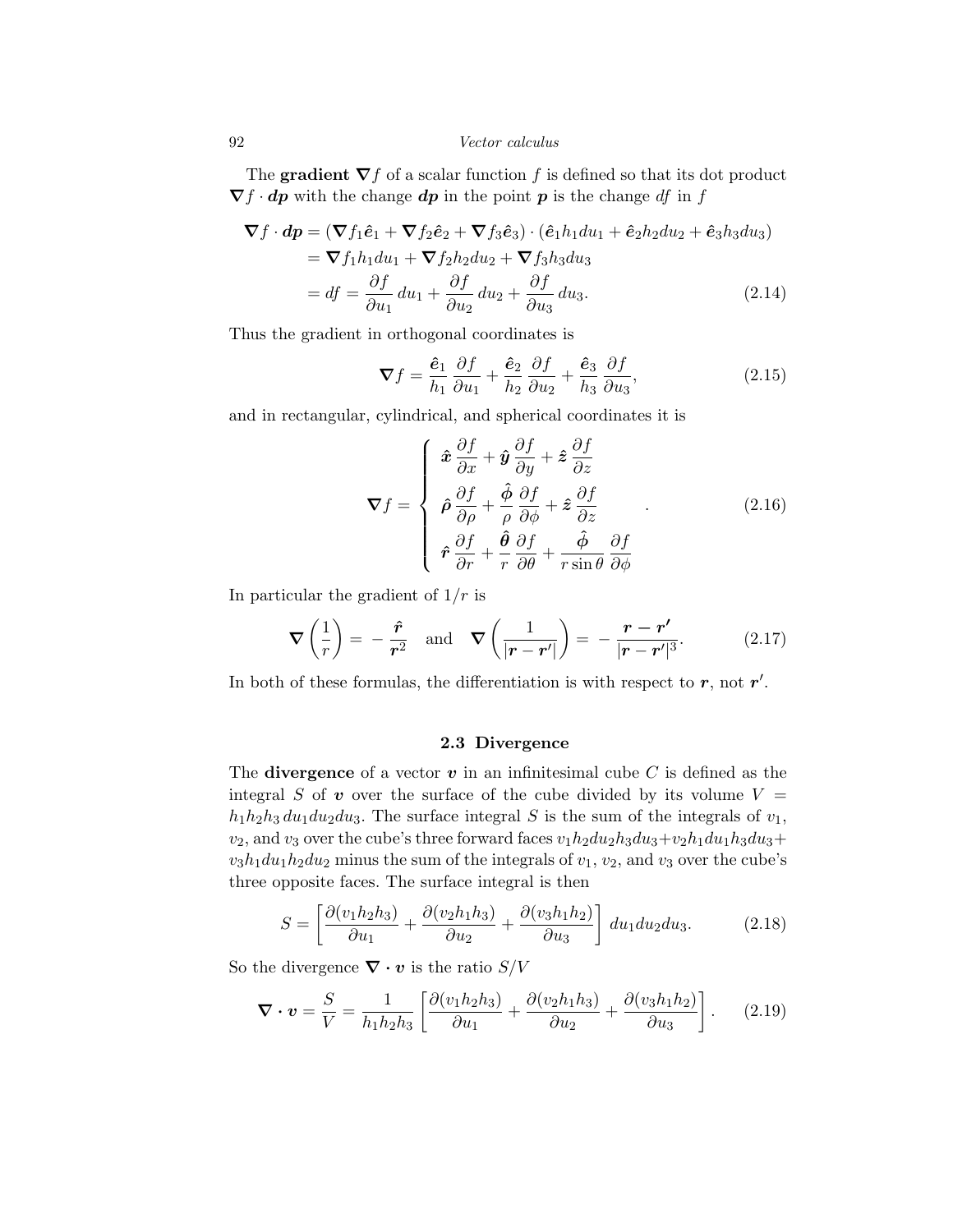*2.3 Divergence* 93

In rectangular coordinates, the divergence is

$$
\nabla \cdot \mathbf{v} = \frac{\partial v}{\partial x} + \frac{\partial v}{\partial y} + \frac{\partial v}{\partial z}.
$$
 (2.20)

In cylindrical coordinates, it is

$$
\nabla \cdot \mathbf{v} = \frac{1}{\rho} \left[ \frac{\partial (v_{\rho}\rho)}{\partial \rho} + \frac{\partial v_{\phi}}{\partial \phi} + \frac{\partial (v_{z}\rho)}{\partial z} \right] = \frac{1}{\rho} \frac{\partial (\rho v_{\rho})}{\partial \rho} + \frac{1}{\rho} \frac{\partial v_{\phi}}{\partial \phi} + \frac{\partial v_{z}}{\partial z}, \quad (2.21)
$$

and in spherical coordinates it is

$$
\nabla \cdot \mathbf{v} = \frac{1}{r^2} \frac{\partial (v_r \, r^2)}{\partial r} + \frac{1}{r \sin \theta} \frac{\partial (v_\theta \sin \theta)}{\partial \theta} + \frac{1}{r \sin \theta} \frac{\partial v_\phi}{\partial \phi}.
$$
 (2.22)

By assembling a suitable number of infinitesimal cubes, one may create a three-dimensional region of arbitrary shape and volume. The sum of the products of the divergence  $\nabla \cdot \mathbf{v}$  in each cube times its volume  $dV$  is the sum of the surface integrals *dS* over the faces of these tiny cubes. The integrals over the interior faces cancel leaving just the integral over the surface  $\partial V$  of the whole volume *V*. Thus we arrive at Stokes's theorem

$$
\int_{V} \mathbf{\nabla} \cdot \mathbf{v} \, dV = \int_{\partial V} \mathbf{v} \cdot d\mathbf{a} \tag{2.23}
$$

in which *da* is an infinitesimal, outward, area element of the surface that is the boundary  $\partial V$  of the volume  $V$ .

**Example 2.2** (Delta function) The integral of the divergence of  $\hat{r}/r^2$  over any sphere, however small, centered at the origin is  $4\pi$ 

$$
\int \mathbf{\nabla} \cdot \left(\frac{\hat{\mathbf{r}}}{r^2}\right) dV = \int \frac{\hat{\mathbf{r}}}{r^2} \cdot d\mathbf{a} = \int \frac{\hat{\mathbf{r}}}{r^2} \cdot r^2 \hat{\mathbf{r}} d\Omega = \int d\Omega = 4\pi. \quad (2.24)
$$

Similarly, the integral of the divergence of  $r - r'/|r - r'|^3$  over any sphere, however small, centered at  $r'$  is  $4\pi$ 

$$
\int \nabla \cdot \left( \frac{\boldsymbol{r} - \boldsymbol{r}'}{|\boldsymbol{r} - \boldsymbol{r}'|^3} \right) dV = \int \frac{\boldsymbol{r} - \boldsymbol{r}'}{|\boldsymbol{r} - \boldsymbol{r}'|^3} \cdot d\boldsymbol{a}
$$
\n
$$
= \int \frac{\boldsymbol{r} - \boldsymbol{r}'}{|\boldsymbol{r} - \boldsymbol{r}'|^3} \cdot |\boldsymbol{r} - \boldsymbol{r}'|^2 \frac{\boldsymbol{r} - \boldsymbol{r}'}{|\boldsymbol{r} - \boldsymbol{r}'|} d\Omega = \int d\Omega = 4\pi.
$$
\n(2.25)

These divergences, vanishing for  $r \neq 0$  and for  $r-r' \neq 0$ , are delta functions

$$
\nabla \cdot \left(\frac{\hat{r}}{r^2}\right) = 4\pi \delta^3(r) \quad \text{and} \quad \nabla \cdot \left(\frac{r - r'}{|r - r'|^3}\right) = 4\pi \delta^3(r - r') \qquad (2.26)
$$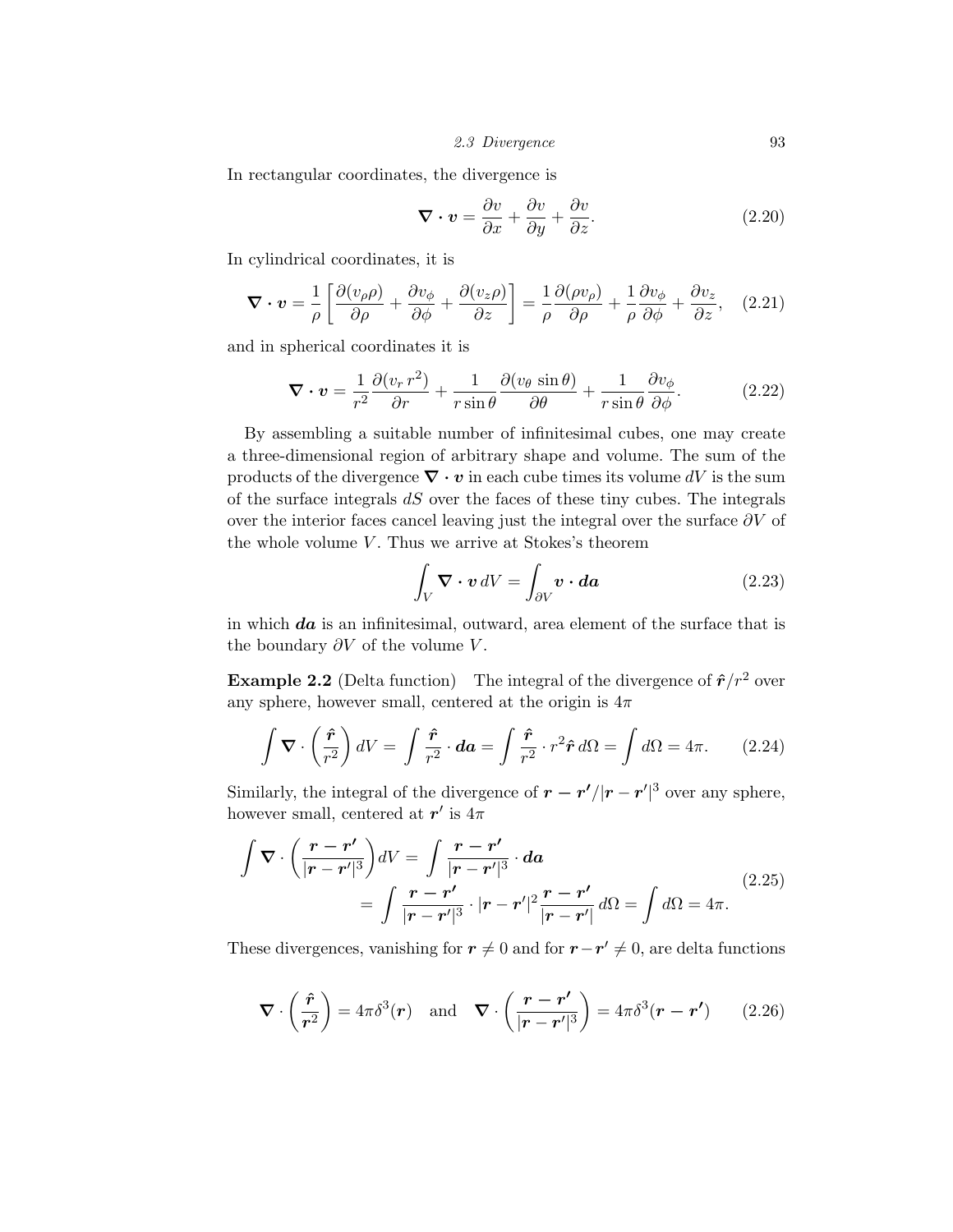because if  $f(r)$  is any suitably smooth function, then the integral over any volume that includes the point  $r^\prime$  is

$$
\int f(\mathbf{r}) \, \nabla \cdot \left(\frac{\mathbf{r} - \mathbf{r}'}{|\mathbf{r} - \mathbf{r}'|^3}\right) d^3 r = 4\pi \, f(\mathbf{r}'). \tag{2.27}
$$

**Example 2.3** (Gauss's law) The divergence  $\nabla \cdot \mathbf{E}$  of the electric field is the charge density  $\rho$  divided by the electric constant  $\epsilon_0 = 8.854 \times 10^{-12}$  F/m

$$
\nabla \cdot \boldsymbol{E} = \frac{\rho}{\epsilon_0}.
$$
\n(2.28)

So by Stokes's theorem, the integral of the electric field over a surface  $\partial V$ that bounds a volume *V* is the charge inside divided by  $\epsilon_0$ 

$$
\int_{\partial V} \mathbf{E} \cdot d\mathbf{a} = \int_{V} \mathbf{\nabla} \cdot \mathbf{E} \, dV = \int_{V} \frac{\rho}{\epsilon_0} \, dV = \frac{Q_V}{\epsilon_0}.\tag{2.29}
$$

 $\Box$ 

# 2.4 Laplacian

The laplacian is the divergence (2.19) of the gradient (2.15). So in orthogonal coordinates it is

$$
\Delta f \equiv \nabla^2 f \equiv \mathbf{\nabla} \cdot \mathbf{\nabla} f = \frac{1}{h_1 h_2 h_3} \left[ \sum_{k=1}^3 \frac{\partial}{\partial u_k} \left( \frac{h_1 h_2 h_3}{h_k^2} \frac{\partial f}{\partial u_k} \right) \right].
$$
 (2.30)

In rectangular coordinates, the laplacian is

$$
\Delta f = \frac{\partial^2 f}{\partial x^2} + \frac{\partial^2 f}{\partial y^2} + \frac{\partial^2 f}{\partial z^2}.
$$
 (2.31)

In cylindrical coordinates, it is

$$
\Delta f = \frac{1}{\rho} \left[ \frac{\partial}{\partial \rho} \left( \rho \frac{\partial f}{\partial \rho} \right) + \frac{1}{\rho} \frac{\partial^2 f}{\partial \phi^2} + \rho \frac{\partial^2 f}{\partial z^2} \right] = \frac{1}{\rho} \frac{\partial}{\partial \rho} \left( \rho \frac{\partial f}{\partial \rho} \right) + \frac{1}{\rho^2} \frac{\partial^2 f}{\partial \phi^2} + \frac{\partial^2 f}{\partial z^2},\tag{2.32}
$$

and in spherical coordinates it is

$$
\Delta f = \frac{1}{r^2 \sin \theta} \left[ \frac{\partial}{\partial r} \left( r^2 \sin \theta \frac{\partial f}{\partial r} \right) + \frac{\partial}{\partial \theta} \left( \sin \theta \frac{\partial f}{\partial \theta} \right) + \frac{\partial}{\partial \phi} \left( \frac{1}{\sin \theta} \frac{\partial f}{\partial \phi} \right) \right]
$$
  
=  $\frac{1}{r^2} \frac{\partial}{\partial r} \left( r^2 \frac{\partial f}{\partial r} \right) + \frac{1}{r^2 \sin \theta} \frac{\partial}{\partial \theta} \left( \sin \theta \frac{\partial f}{\partial \theta} \right) + \frac{1}{r^2 \sin^2 \theta} \frac{\partial^2 f}{\partial \phi^2}$  (2.33)  
=  $\frac{1}{r} \frac{\partial^2}{\partial r^2} (rf) + \frac{1}{r^2 \sin \theta} \frac{\partial}{\partial \theta} \left( \sin \theta \frac{\partial f}{\partial \theta} \right) + \frac{1}{r^2 \sin^2 \theta} \frac{\partial^2 f}{\partial \phi^2}.$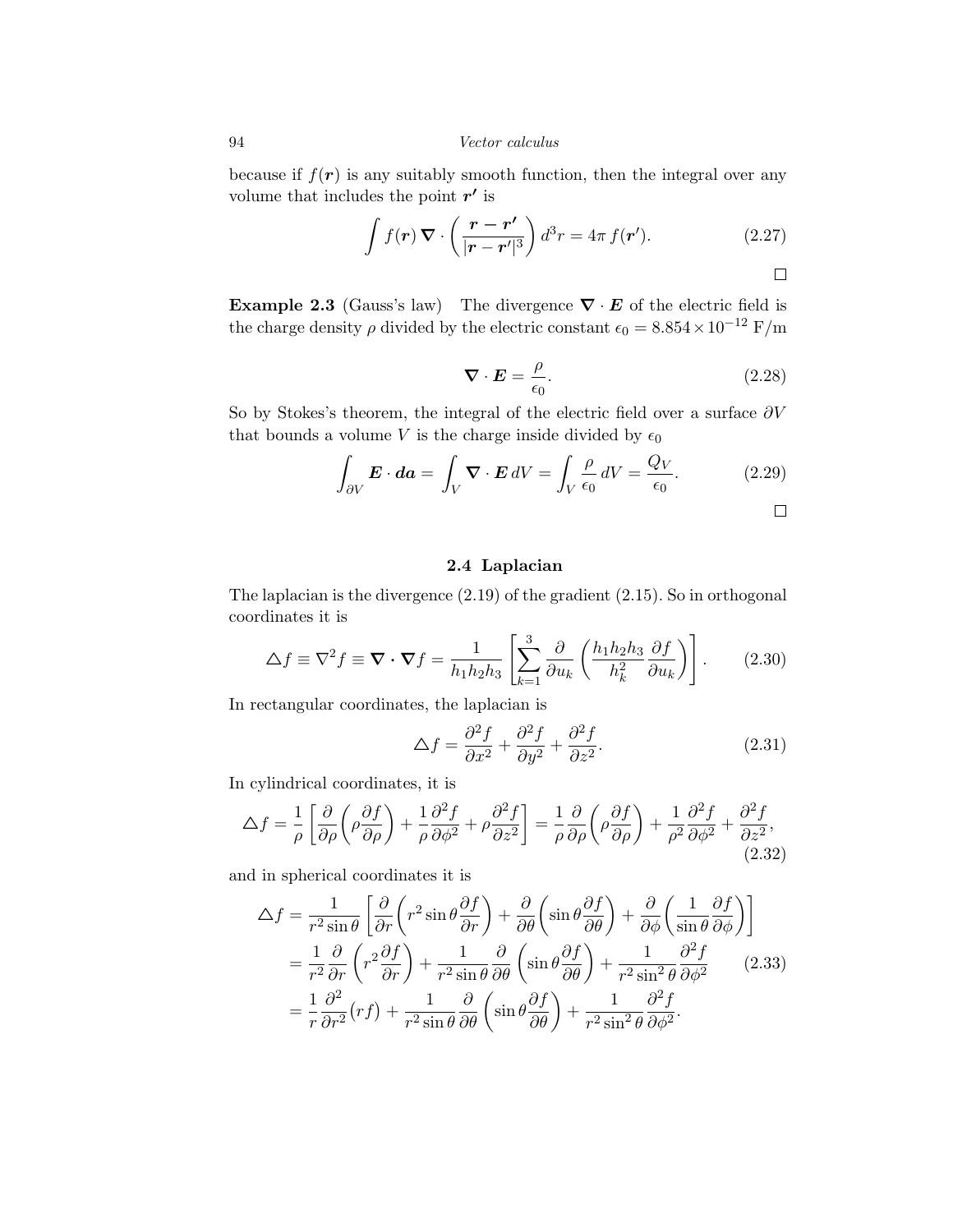*2.5 Curl* 95

**Example 2.4** (Delta function as laplacian of  $1/r$ ) By combining the gradient  $(2.17)$  of  $1/r$  with the representation  $(2.26)$  of the delta function as a divergence, we can write delta functions as laplacians (with respect to *r*)

$$
-\triangle \left(\frac{1}{r}\right) = 4\pi \delta^3(\mathbf{r}) \quad \text{and} \quad -\triangle \left(\frac{1}{|\mathbf{r} - \mathbf{r}'|}\right) = 4\pi \delta^3(\mathbf{r} - \mathbf{r}'). \tag{2.34}
$$

 $\Box$ 

Example 2.5 (Electric field of a uniformly charged sphere) The electric field  $\mathbf{E} = -\nabla \phi - \dot{\mathbf{A}}$  in static problems is just the gradient  $\mathbf{E} = -\nabla \phi$  of the scalar potential  $\phi$ . Gauss's law (2.28) then gives us Poisson's equation  $\nabla \cdot \mathbf{E} = -\Delta \phi = \rho/\epsilon_0$ . Writing the laplacian in spherical coordinates (2.33) and using spherical symmetry, we form the differential equation

$$
-\frac{1}{r}\frac{d^2}{dr^2}(r\phi) = \frac{\rho}{\epsilon_0}
$$
\n(2.35)

in which  $\rho$  is the uniform charge density of the sphere. Integrating twice and letting the constant *a* be  $\phi(r)$  at  $r = 0$ , we find the potential inside the sphere to be  $\phi(r) = a - \rho r^2/(6\epsilon_0)$ . Outside the sphere, the charge density vanishes and so the second *r*-derivative of  $r\phi$  vanishes,  $(r\phi)'' = 0$ . Integrating twice, we get for the potential outside the sphere  $\phi(r) = b/r$  after dropping a constant term because  $\phi(r) \to 0$  as  $r \to \infty$ . The electric field  $\mathbf{E} = -\nabla \phi$  is the negative gradient (2.16) of the potential, so on the surface of the sphere where the interior and exterior solutions meet at  $r = R$ , it is

$$
E = -\hat{r}\frac{\rho R}{3\epsilon_0} = \hat{r}\frac{b}{R^2}.\tag{2.36}
$$

Thus  $b = \rho R^3/(3\epsilon_0)$ . Matching the interior potential to the exterior potential on the surface of the sphere at  $r = R$  gives  $a = \rho R^2/(2\epsilon_0)$ . So the potential of a uniformly charged sphere of radius *R* is

$$
\phi(r) = \begin{cases} \rho \left( R^2 - r^2/3 \right) / (2\epsilon_0) & r \le R \\ \rho R^3 / (3\epsilon_0 r) & r \ge R \end{cases} . \tag{2.37}
$$

 $\Box$ 

### 2.5 Curl

The directed area *dS* of an infinitesimal rectangle whose sides are the tiny perpendicular vectors  $h_i \hat{e}_i du_i$  and  $h_j \hat{e}_j du_j$  (fixed *i* and *j*) is their cross-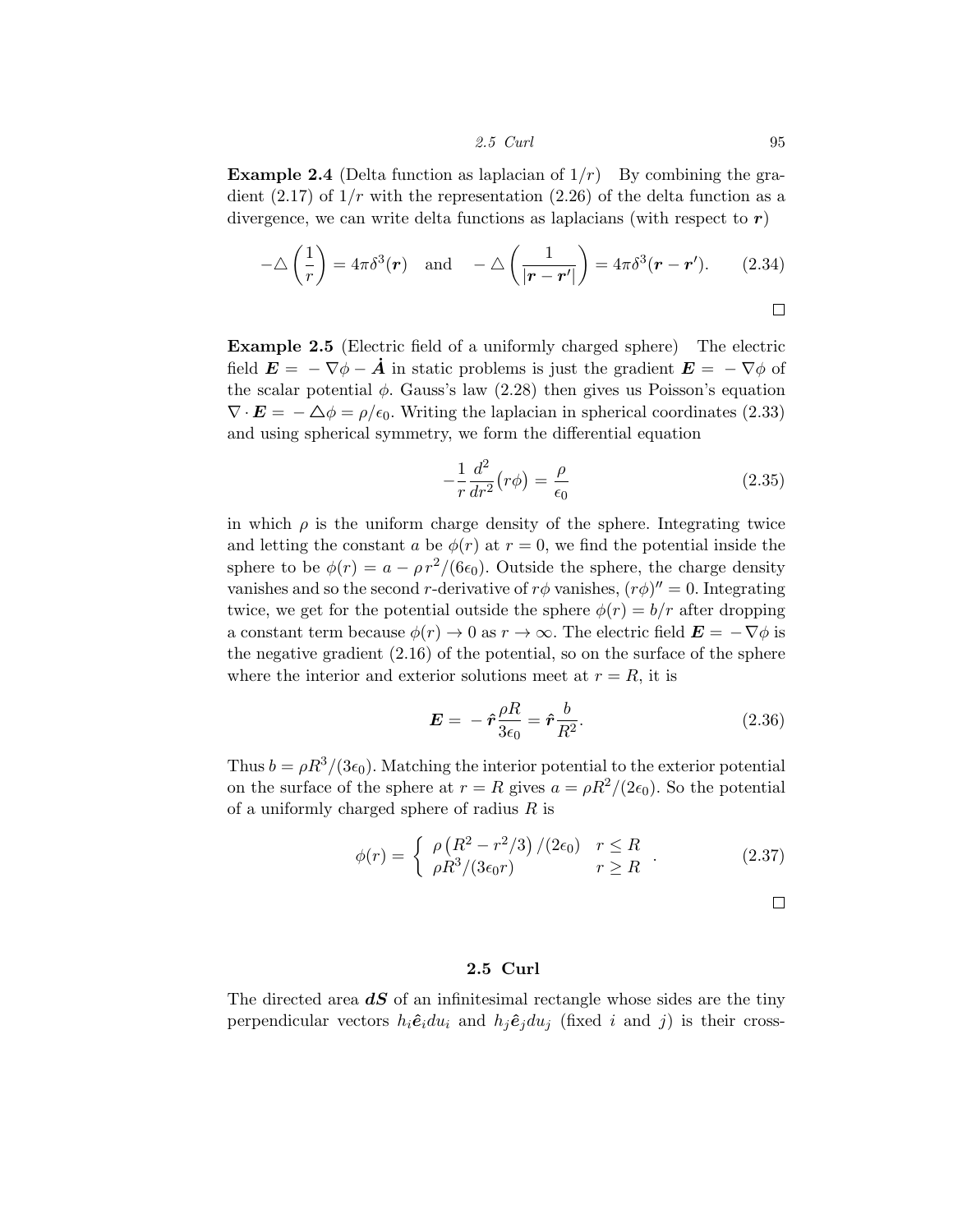product (2.12)

$$
dS = h_i \hat{e}_i du_i \times h_j \hat{e}_j du_j = \sum_{k=1}^3 \hat{e}_k h_i h_j du_i du_j.
$$
 (2.38)

The line integral of the vector  $f$  along the perimeter of this infinitesimal rectangle is

$$
\oint \boldsymbol{f} \cdot d\boldsymbol{l} = \left( \frac{\partial \left( h_j f_j \right)}{\partial u_i} - \frac{\partial \left( h_i f_i \right)}{\partial u_j} \right) du_i du_j. \tag{2.39}
$$

The curl  $\nabla \times f$  of a vector  $f$  is defined to be the vector whose dot product with the area  $(2.38)$  is the line integral  $(2.39)$ 

$$
(\nabla \times \mathbf{f}) \cdot d\mathbf{S} = (\nabla \times \mathbf{f})_k h_i h_j du_i du_j = \left(\frac{\partial (h_j f_j)}{\partial u_i} - \frac{\partial (h_i f_i)}{\partial u_j}\right) du_i du_j
$$
\n(2.40)

in which *i, j, k* are 1, 2, 3 or a cyclic permutation of 1, 2, 3. Thus the *k*th component of the curl is

$$
(\nabla \times f)_k = \frac{1}{h_i h_j} \left( \frac{\partial (h_j f_j)}{\partial u_i} - \frac{\partial (h_i f_i)}{\partial u_j} \right) \quad \text{(no sum)},\tag{2.41}
$$

and the curl as a vector field is the sum over  $i$ ,  $j$ , and  $k$  from 1 to 3

$$
\nabla \times \boldsymbol{f} = \sum_{i,j,k=1}^{3} \epsilon_{ijk} \frac{\hat{\boldsymbol{e}}_k}{h_i h_j} \frac{\partial (h_j f_j)}{\partial u_i}.
$$
 (2.42)

In rectangular coordinates, the scale factors are all unity, and the *i*th component of the curl  $\nabla \times f$  is

$$
(\nabla \times f)_i = \sum_{j,k=1}^3 \epsilon_{ijk} \frac{\partial f_k}{\partial x_j} = \sum_{j,k=1}^3 \epsilon_{ijk} \partial_j f_k.
$$
 (2.43)

We can write the curl as a determinant

$$
\nabla \times \boldsymbol{f} = \frac{1}{h_1 h_2 h_3} \begin{vmatrix} h_1 \hat{\boldsymbol{e}}_1 & h_2 \hat{\boldsymbol{e}}_2 & h_3 \hat{\boldsymbol{e}}_3 \\ \partial_1 & \partial_2 & \partial_3 \\ h_1 f_1 & h_2 f_2 & h_3 f_3 \end{vmatrix} . \tag{2.44}
$$

In rectangular coordinates, the curl is

$$
\nabla \times \boldsymbol{f} = \begin{vmatrix} \hat{\boldsymbol{x}} & \hat{\boldsymbol{y}} & \hat{\boldsymbol{z}} \\ \partial_x & \partial_y & \partial_z \\ f_x & f_y & f_z \end{vmatrix} . \tag{2.45}
$$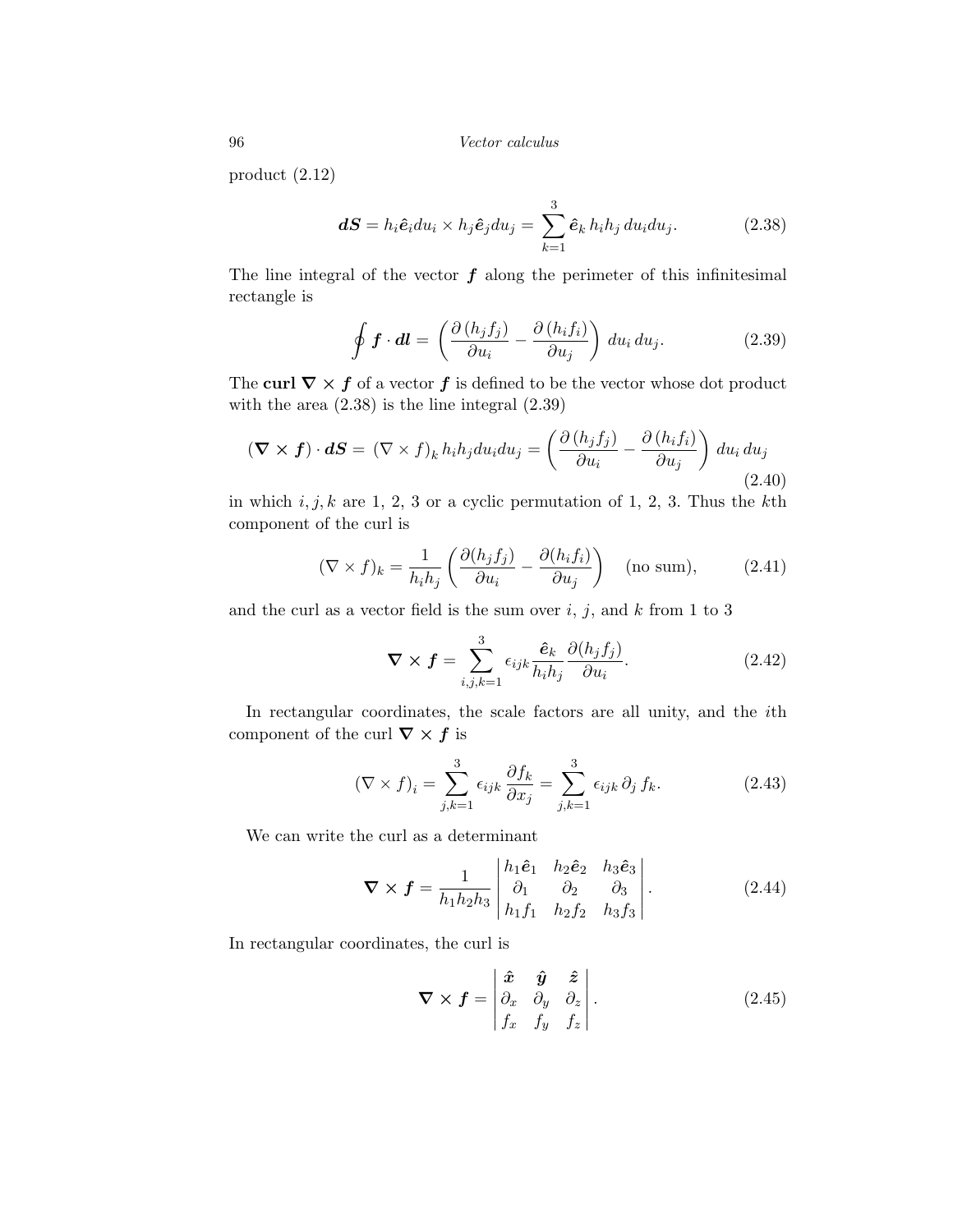*2.5 Curl* 97

In cylindrical coordinates, it is

$$
\nabla \times \boldsymbol{f} = \frac{1}{\rho} \begin{vmatrix} \hat{\rho} & \rho \hat{\phi} & \hat{z} \\ \partial_{\rho} & \partial_{\phi} & \partial_{z} \\ f_{\rho} & \rho f_{\phi} & f_{z} \end{vmatrix}
$$
(2.46)

and in spherical coordinates, it is

$$
\nabla \times \boldsymbol{f} = \frac{1}{r^2 \sin \theta} \begin{vmatrix} \hat{\boldsymbol{r}} & r \hat{\boldsymbol{\theta}} & r \sin \theta \hat{\boldsymbol{\phi}} \\ \partial_r & \partial_\theta & \partial_\phi \\ f_r & r f_\theta & r \sin \theta f_\phi \end{vmatrix} . \tag{2.47}
$$

Sums of products of two Levi-Civita symbols (1.196) yield useful identities

$$
\sum_{i=1}^{3} \epsilon_{ijk} \epsilon_{imn} = \delta_{jm} \delta_{kn} - \delta_{jn} \delta_{km} \quad \text{and} \quad \sum_{i,j=1}^{3} \epsilon_{ijk} \epsilon_{ijn} = 2\delta_{kn} \tag{2.48}
$$

in which  $\delta_{jm}$  is Kronecker's delta (1.34). Thus the curl of a curl is

$$
[\nabla \times (\nabla \times A)]_i = \sum_{j,k,m,n=1}^3 \epsilon_{ijk} \partial_j \epsilon_{kmn} \partial_m A_n = \sum_{j,m,n=1}^3 (\delta_{im} \delta_{jn} - \delta_{in} \delta_{jm}) \partial_j \partial_m A_n
$$
  
=  $\partial_i \nabla \cdot A - \Delta A_i$  or  $\nabla \times (\nabla \times A) = \nabla (\nabla \cdot A) - \Delta A$ . (2.49)

By assembling a suitable set of infinitesimal rectangles *dS*, we may create an arbitrary surface *S*. The surface integral of the dot product  $\nabla \times f \cdot dS$ over the tiny rectangles *dS* that make up the surface *S* is the sum of the line integrals along the sides of these tiny rectangles. The line integrals over the interior sides cancel leaving just the line integral along the boundary  $\partial S$ of the finite surface *S*. Thus the integral of the curl  $\nabla \times f$  of a vector *f* over a surface is the line integral of the vector *f* along the boundary of the surface

$$
\int_{S} (\mathbf{\nabla} \times \mathbf{f}) \cdot d\mathbf{S} = \int_{\partial S} \mathbf{f} \cdot d\mathbf{\ell}
$$
\n(2.50)

which is one of Stokes's theorems.

Example 2.6 (Maxwell's equations) In empty space, Maxwell's equations in SI units are  $\nabla \cdot \mathbf{E} = 0$ ,  $\nabla \cdot \mathbf{B} = 0$ ,  $\nabla \times \mathbf{E} = -\dot{\mathbf{B}}$ , and  $c^2 \nabla \times \mathbf{B} = \dot{\mathbf{E}}$ . They imply that the voltage induced in a loop is the negative of the rate of change of the magnetic induction through the loop

$$
V = \oint_{\partial S} \boldsymbol{E} \cdot d\boldsymbol{x} = -\dot{\Phi}_B = -\int_S \dot{\boldsymbol{B}} \cdot d\boldsymbol{a}
$$
 (2.51)